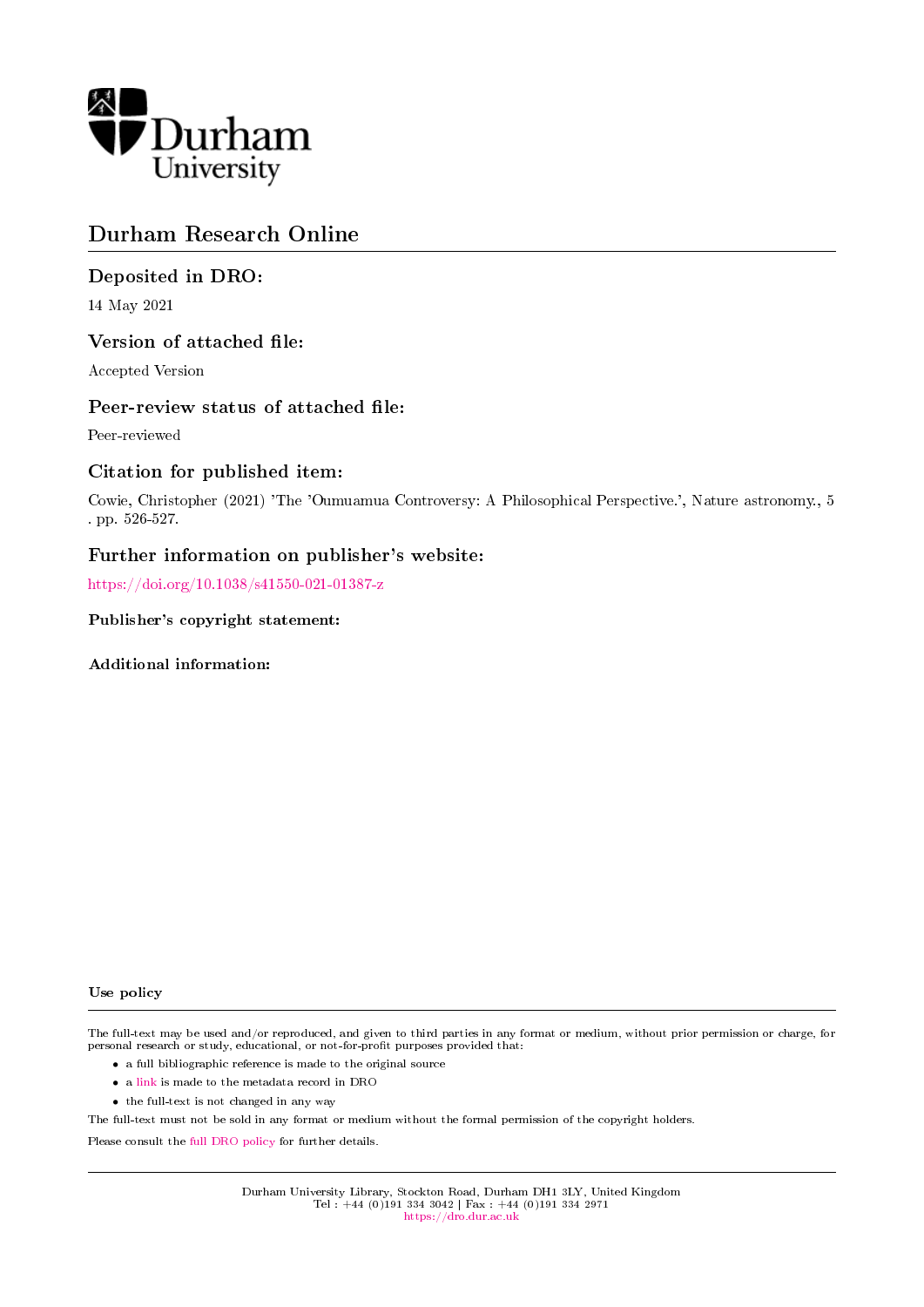### **INTERSTELLAR OBJECTS**

### **The 'Oumuamua Controversy**

Christopher Cowie University of Durham

That the interstellar object 1I/2017 U1 ('Oumuamua) could be an extraterrestrial artefact is an unorthodox hypothesis. From a philosophical perspective, however, the structure of the underlying argument for the hypothesis is flawed.

The interstellar interloper 1I/2017 U1 ('Oumuamua) was detected in October 2017. It has been the subject of controversy since. In scholarly articles<sup>1</sup> and a public-interest monograph<sup>2</sup>, Avi Loeb - Frank B. Baird, Jr., Professor in Harvard's Department of Astronomy - has defended the unorthodox hypothesis that:

*Loeb's Hypothesis (LH)*: Oumuamua is an extraterrestrial artefact.

How should we respond to this hypothesis? To some extent it is a *philosophical* question; evaluating LH requires us to think about *argumentative structure* as well as about the scientific facts. I clarify the structure of argument for LH, explain why it renders some existing criticisms of LH problematic, and offer an alternative response.

**The Argument for LH**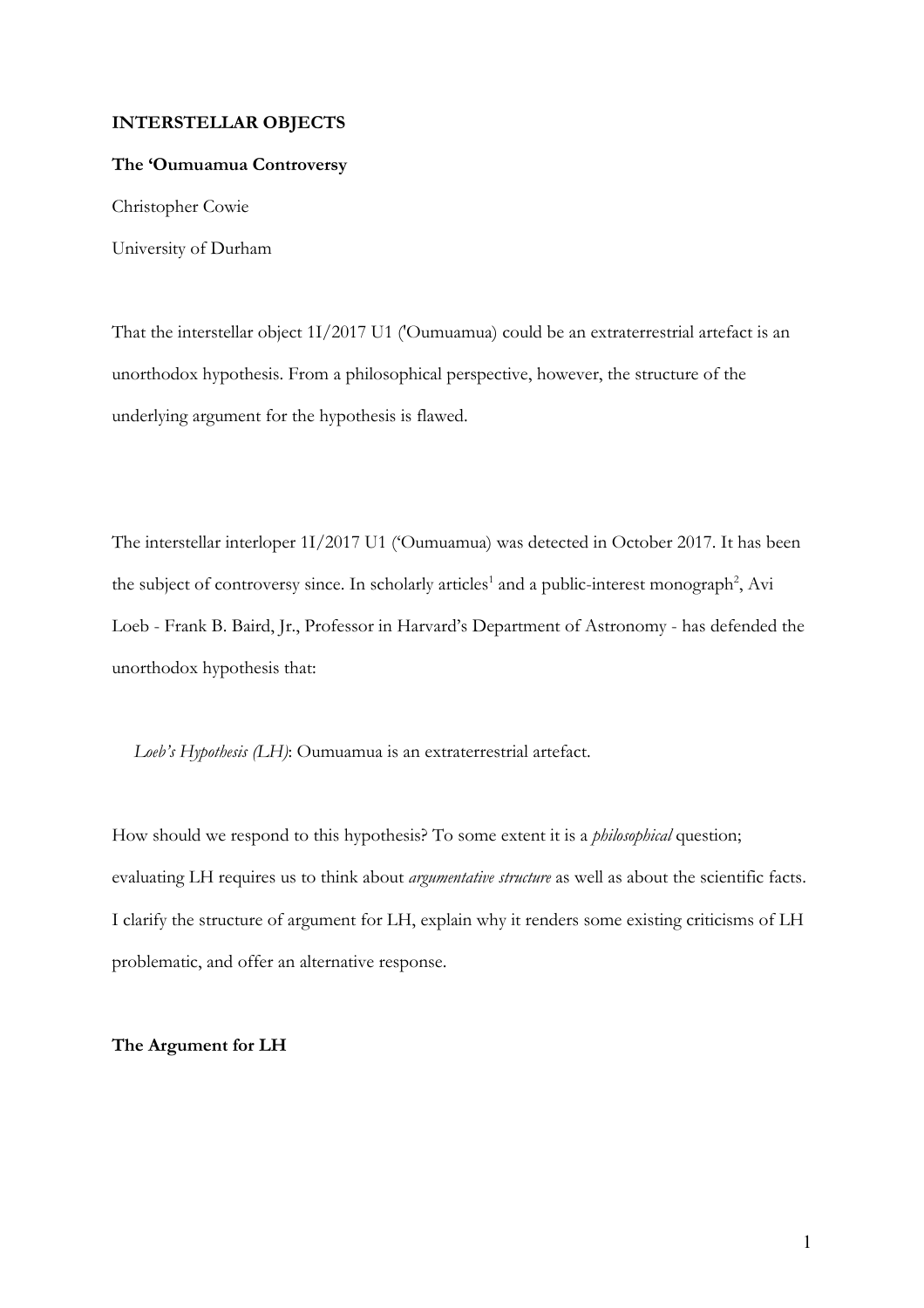LH is driven primarily by scepticism about orthodox, natural explanations. According to these explanations 'Oumuamua is a comet or asteroid ejected from a nearby system.<sup>3</sup> Scepticism of these explanations is based largely on:

- i. 'Oumuamua's detection suggesting a significantly higher number-density for such objects than predicted on standard models;<sup>4</sup>
- ii. Oumuamua's shape being non-standard; either an ellipsoid with an extreme ratio of length to width, or an extreme oblate spheroid;<sup>5</sup>
- iii. 'Oumuamua's post-perihelion non-gravitational acceleration being seemingly unaccompanied by the 'outgassing' that explains the same phenomenon in comets, despite observation from the Spitzer telescope.

How does one get from here to LH? Loeb invokes 'the Holmesian maxim': if all of the options have been eliminated then all that remains, however unlikely, is true. This maxim accurately captures the *contrastive* and primarily *negative* nature of the case for LH, but it is also misleading. It is misleading because it is *eliminative*. Eliminative arguments work by presenting an exhaustive menu of options and eliminating all but one. The case for LH is not of this form. It is based on claiming that the orthodox, natural explanation has a *low probability*; Loeb estimates 'one-in-atrillion give or take'.This claim is significant in two ways. Firstly, it now becomes incumbent on a defender of LH to argue that *its* prior probability (i.e. the prior probability 'Oumuamua is an extraterrestrial artefact) is non-negligible. In the absence of this argument, the orthodox natural explanation may remain the best bet *however low its prior likelihood*. Secondly, a defender of LH must be able to rule out non-negligible probabilities for *unorthodox* – perhaps presently unconceived - natural explanations; a difficult task given the abundance of true but 'unconceived' alternatives in the history of science.<sup>6</sup>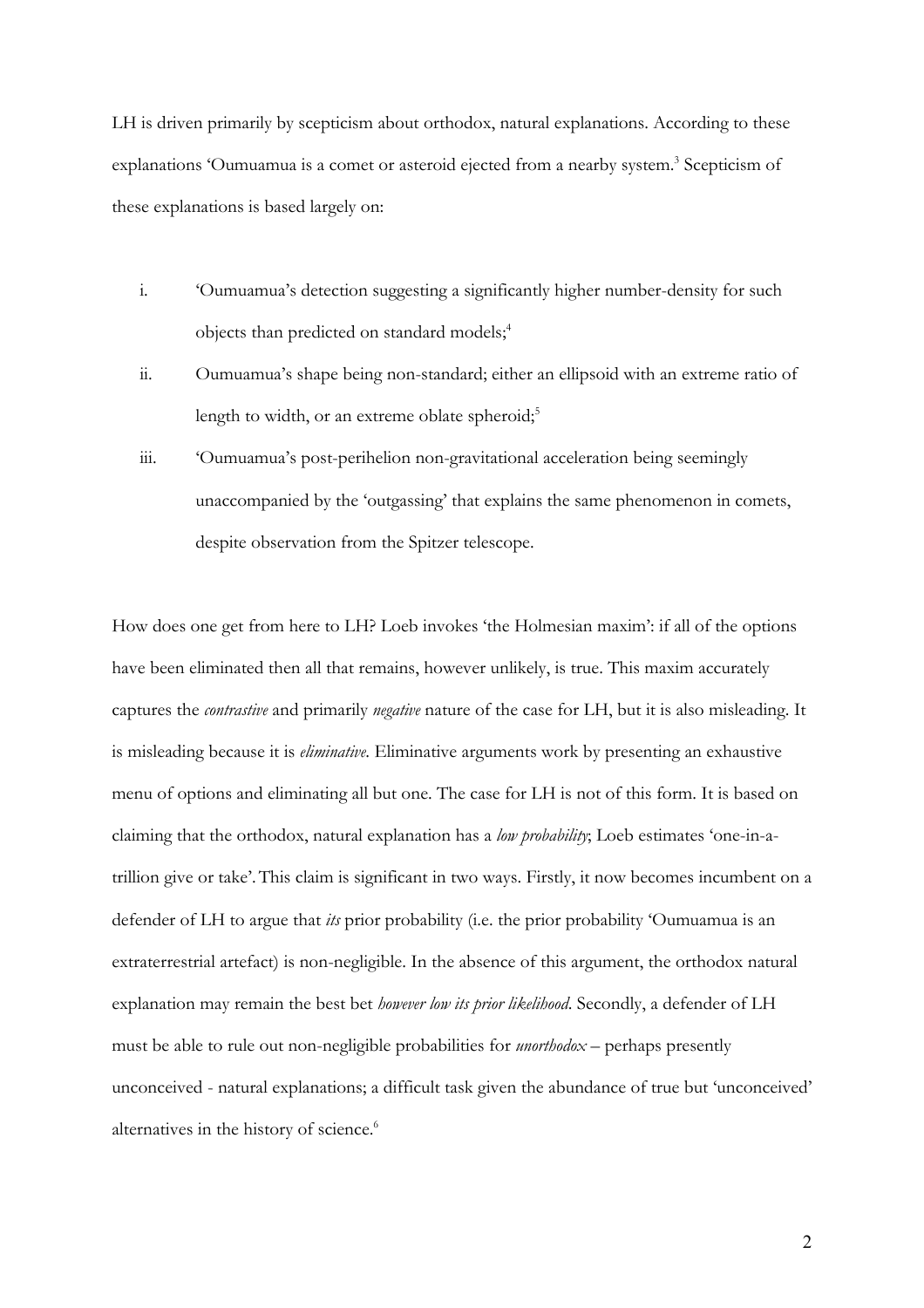Focus though on just the first of these two points: a defender of LH must provide a nonnegligible prior probability assignment for the claim that 'Oumuamua is an extraterrestrial artefact. Loeb supports this assignment in two ways. One is via background optimism there is, and has been, a lot of extraterrestrial life. We should then be unsurprised to find evidence of it in the form of artefacts. He writes:

[I]t is most likely that we will encounter relics of extraterrestrial technologies... This must be kept in mind as we contemplate explanations for the mysterious properties of… 'Oumuamua. 2021, 115

The other is a positive hypothesis that 'Oumuamua behaved like a 'solar sail'. This hypothesis is supported by the fact that its rate of non-gravitational acceleration was given by the inverse square of its distance from the sun and that it was plausibly shaped as an extreme oblate spheroid.

Loeb gives more air-time to the second claim, the solar sail hypothesis. However the first, background optimism about finding extraterrestrial life, bears the greater argumentative load. To see that the first claim bears the greater load, suppose *per impossible* that the data on 'Oumuamua were re-examined and it was found to have accelerated proportional to the inverse *cube* of solar distance. The solar sail hypothesis would now be ruled out. Clearly though, it wouldn't undermine the case for LH *in any way at all*. Quite the opposite. It follows that the nonnegligible prior probability assignment required for LH is *in large part* supported by prior confidence in finding extraterrestrial artefacts. Reliance on this prior confidence is a weak spot for LH; a point we return to below. Before doing so however it is worth studying the structure of *existing* responses to LH, some of which are problematic.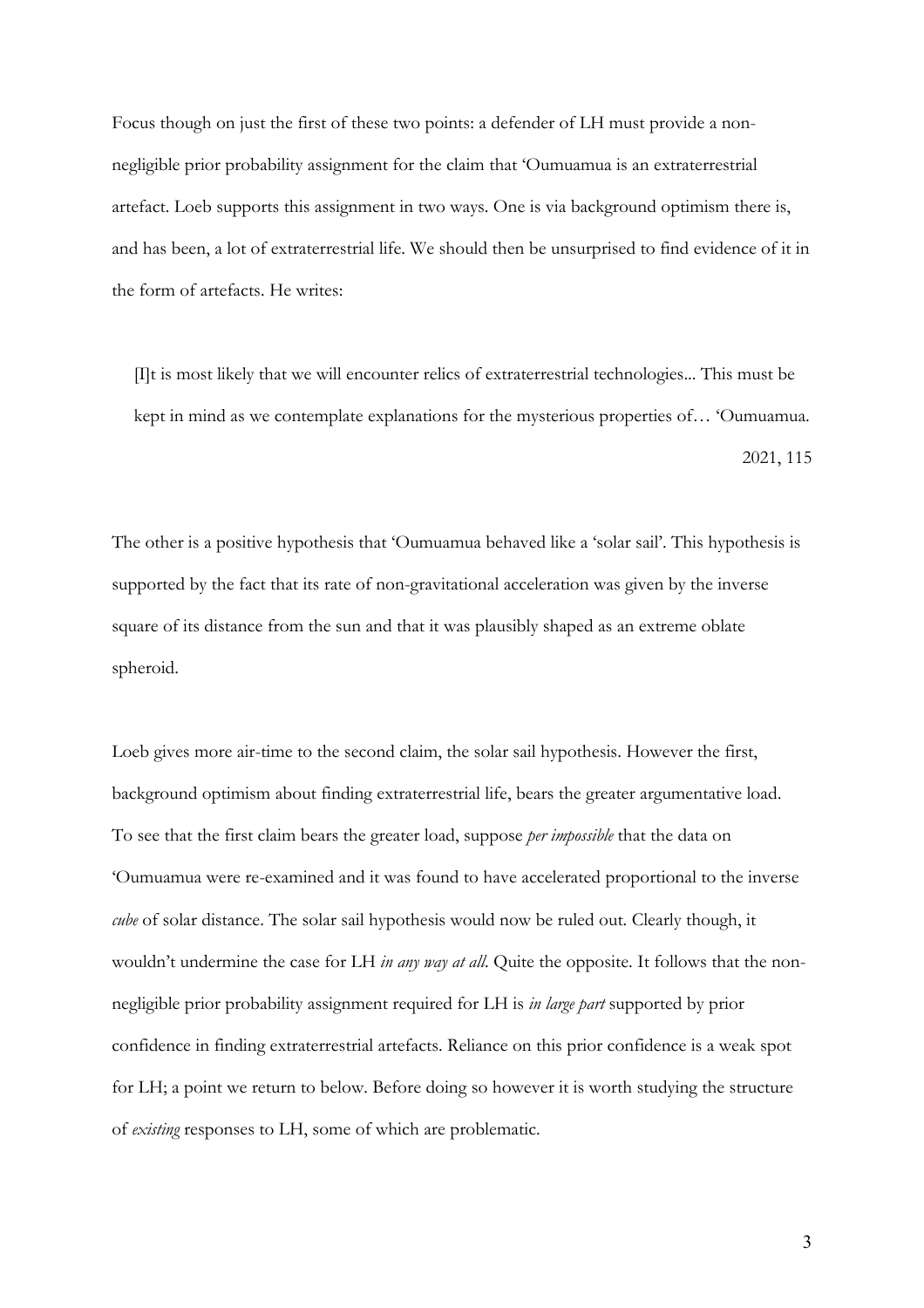#### **The Scientific Community's Response**

Consider the recent survey piece in *Nature Astronomy*. <sup>7</sup> The rejection of LH is one of the central conclusions of this paper. Key to it is that prospects for natural explanations of 'Oumuamua are much better than defenders of LH have allowed. The authors write:

Assertions that 'Oumuamua may be artificial are not justified when the wide body of current knowledge about solar system minor bodies and planetary formation is considered.

Yet it is questionable whether the article establishes this claim. The article's penultimate section identifies three 'open questions'. These concern 'Oumuamua's shape, rotation and origin. The fact these open questions remain is problematic; it is in part the very fact that they *are* open questions that motivates scepticism of orthodox natural explanations – and so LH - in the first place. The problem is even more acute with respect to non-gravitational acceleration. The authors hypothesise that non-detection of outgassing is explained by a high ratio of H2O to carbons (CN, CO, CO2) in 'Oumuamua's composition. <sup>8</sup> Two questions now arise: *how* unusual is the ratio and *why* would 'Oumuamua have such an unusual ratio. On the first question, the authors claim the CO 'limit is within the range of measurements for known comets' whereas 'the CO2 upper limit is about an order of magnitude lower.' On the second question, the authors hypothesise that 'Oumuamua may have had an unusually depleted store of carbons owing to 'repeated passages close to its host star before being ejected.' These answers play directly into Loeb's hands. The authors have posited a CO<sub>2</sub> limit *an order of magnitude* out from anything presently known, caused by conjectured, unevidenced passages around a home star. This posit is *at least* consistent with the low probability assignment to orthodox explanations that drive LH.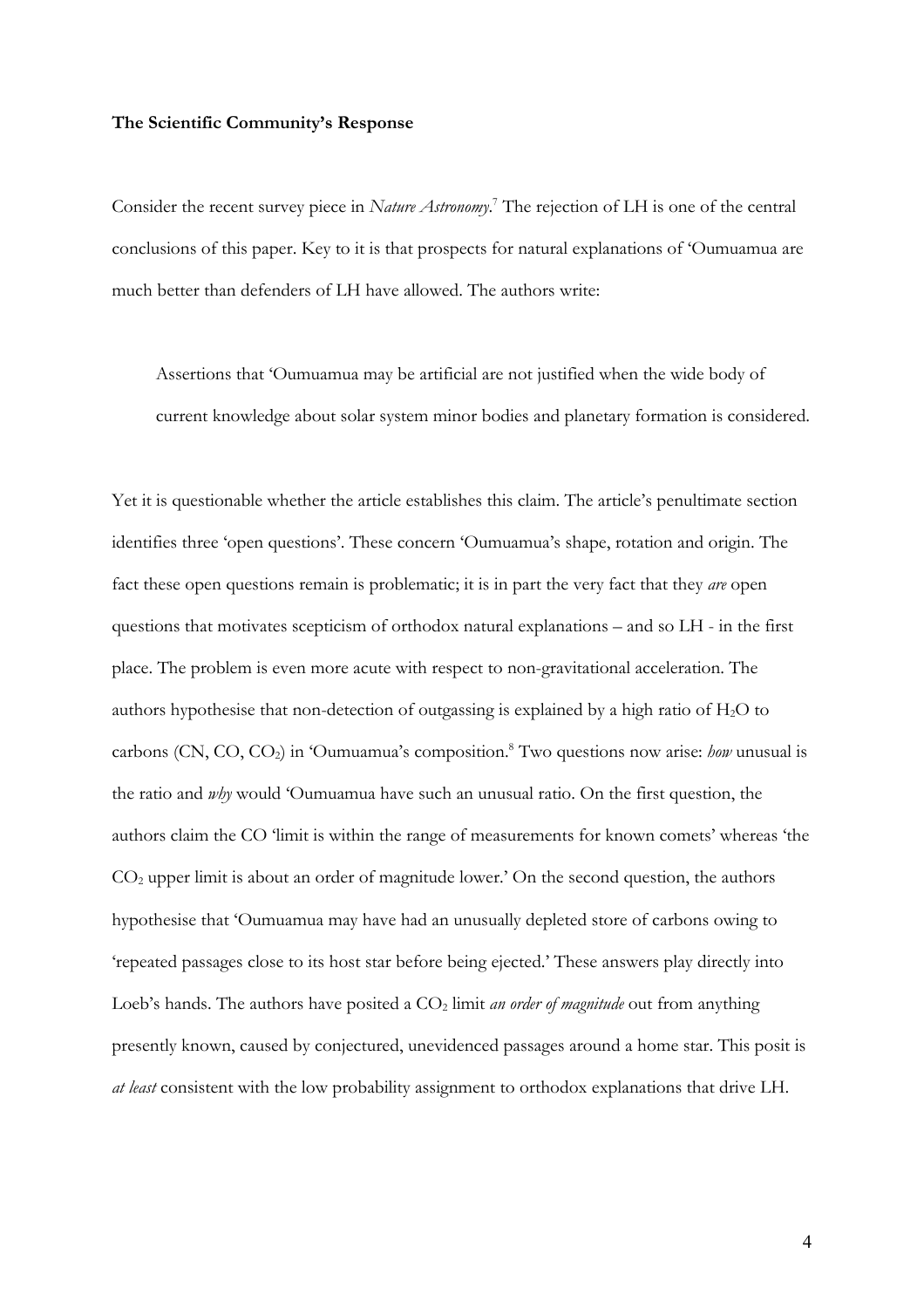So how *should* one argue against LH? One would *ideally* provide a comprehensive natural explanation for 'Oumuamua. But providing such an explanation may not be possible given our current evidence. Is there an alternative?

### **Arguing Against LH**

LH's weak spot is its reliance on non-negligible prior probability assignments for encounters with extraterrestrial artefacts. Consider the vast literature on the spread of detectable life in the galaxy. This literature is notoriously chaotic. Estimates of values for relevant variables vary wildly. Sandberg et al (2018) provide a clear summary. The range is enormous, covering eleven orders of magnitude (from  $3x10^4$  to  $1x10^8$ ). Within this range the median value is 100. The shape of the distribution is roughly normal with an asymmetry toward an extremely elongated tail at the lower end and an extremely truncated tail (a 'cliff') at the higher end (a clustering of high-value assignments at the upper end, over a small range, i.e.  $1x10^{\circ}$ ).

This data is bad news for LH in two ways. Firstly, both median and modal estimates for detectable species are low. Secondly, and more importantly, the above variation shows that - if we are honest - we have *very little idea* what the relevant probabilities are; whether life is widespread, let alone whether it is technology-manufacturing.<sup>9</sup> And yet LH depends on a background optimism *both* that we can answer these questions *and* that the answer leans strongly in a particular direction. We can represent the resulting case again LH - *the argument from uncertainty* - as follows:

- (1) LH is competitive only if we can reasonably be confident there is a lot of intelligent life of a particular kind (i.e. technology manufacturing).
- (2) We are very unsure how much intelligent life of that kind there is.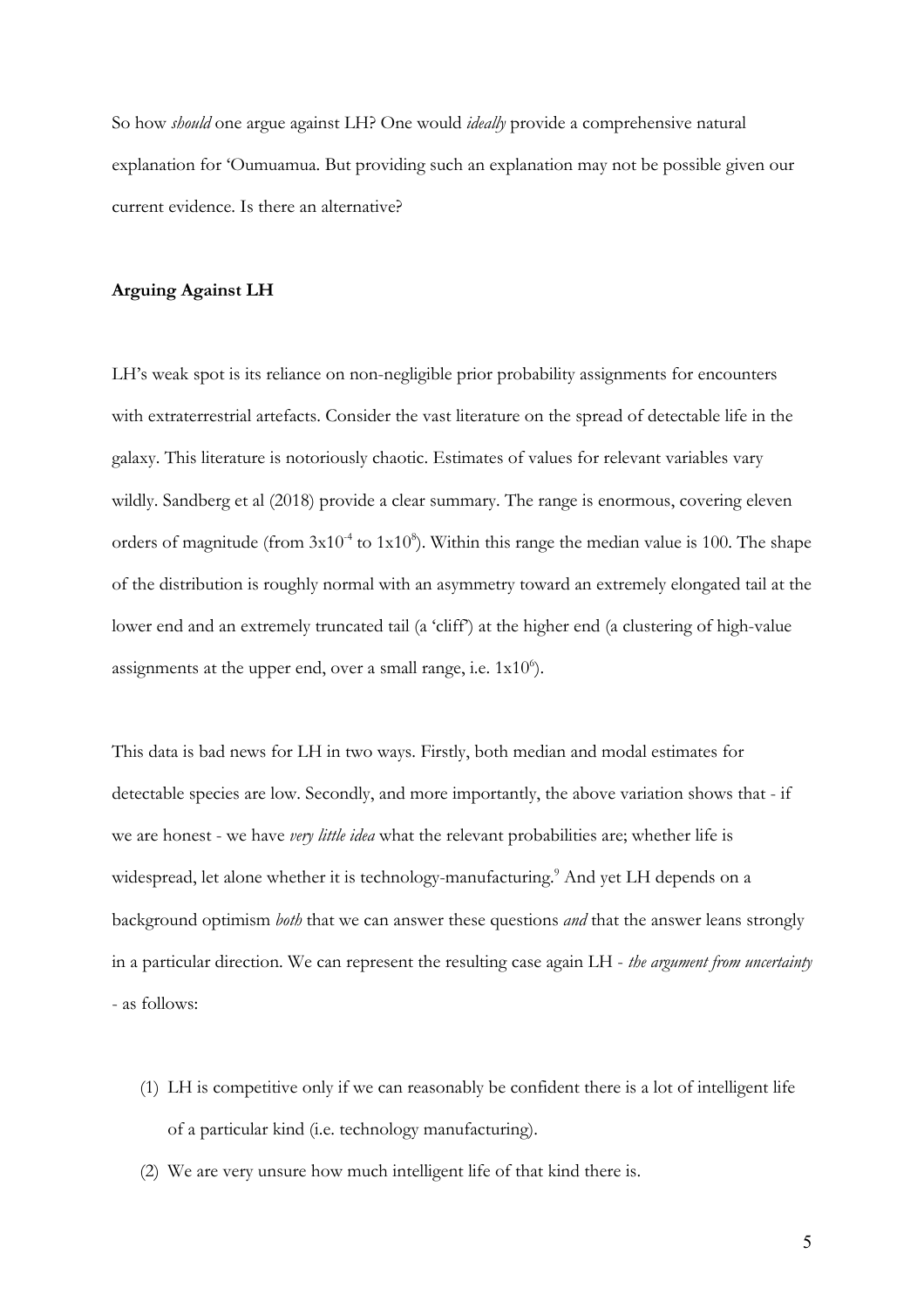- (3) If we're very unsure whether x, we can't reasonably be confident of x.
- (4) (2, 3) We can't reasonably be confident there is a lot of intelligent life of the relevant kind.
- $(5)$   $(1, 4)$  LH isn't competitive.

This simple way of framing the argument is reinforced by recent work that allows we *can* make estimates of the relevant probabilities *provided that* we properly factor-in high levels of uncertainty using appropriately tailored methods of statistical analysis.10 The result is values at the *lower* end of the scale for detectable life; more bad news for LH.

The point generalises. 'Extraterrestrial hypotheses' have recently been offered as explanations of a range of naturally-puzzling phenomena, including the unusual light variations on star KIC 8462852 and the detection of 'fast radio bursts' (FRB's). The argumentative structure in these cases is the same as for LH: the 'extraterrestrial hypotheses' are tacitly reliant on high prior probabilities for encounters with extraterrestrial artefacts. So the argument from uncertainty applies to them too. Generally, we may lack a satisfying natural explanation of some phenomenon, while simultaneously – and perfectly rationally - denying that extraterrestrial explanations are competitive.

### **Conclusion**

It goes without saying that 'doing the science' is usually the best way to assess astronomical hypotheses. Sometimes though, especially for non-standard hypotheses, reflection on argumentstructure can be worthwhile too. Astronomers should find philosophers willing and able to help.